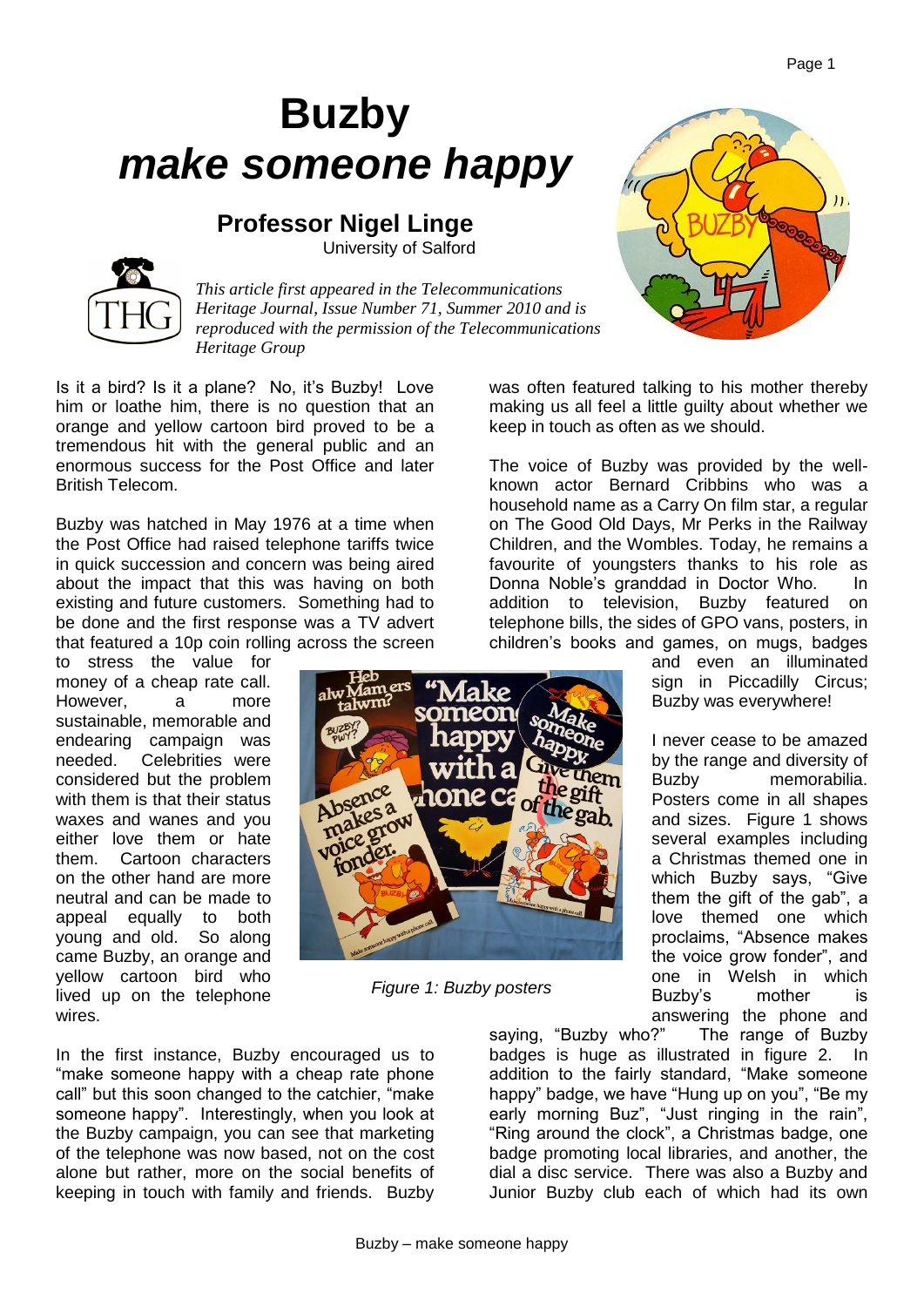badges and newsletters. Also buried in this collection is a rather interesting badge that shows Buzby, wings outstretched, proclaiming, "Privatisation, No thanks". This is clearly protesting against the privatisation of British Telecom in 1984 but who produced it?



*Figure 2: Buzby badges*

Corporate stationery also featured Buzby. Figure 3 shows the back of an envelope that was used to post your payment cheque and a new telephone number card for sending to family and friends. Household items didn't escape either. Figure 4 shows three Buzby mugs, each of which features Buzby in a different pose but which all carry the same "Make someone happy" slogan. To carry your mugs there was a splendid circular Buzby metal tray and some rather nice Buzby coasters to protect your table top but if you prefer a different sort of drink altogether then there were beer mats too!



*Figure 3: Buzby corporate stationery*

For many people in the late 1970s, the telephone remained a luxury and so saving up to pay your bill was important. In figure 5 we see two nice Buzby money boxes; a ceramic one moulded in the shape of Buzby and the other a metal telephone box with Buzby inside making a call.



*Figure 4: Buzby household items*

Finally, in figure 6 we can see several more everyday items including a Buzby message pad, a Buzby eraser in the shape of a letter 'B', a key ring and a wind up plastic toy that walks.



*Figure 5: Buzby money boxes*



*Figure 6: Buzby everyday items*